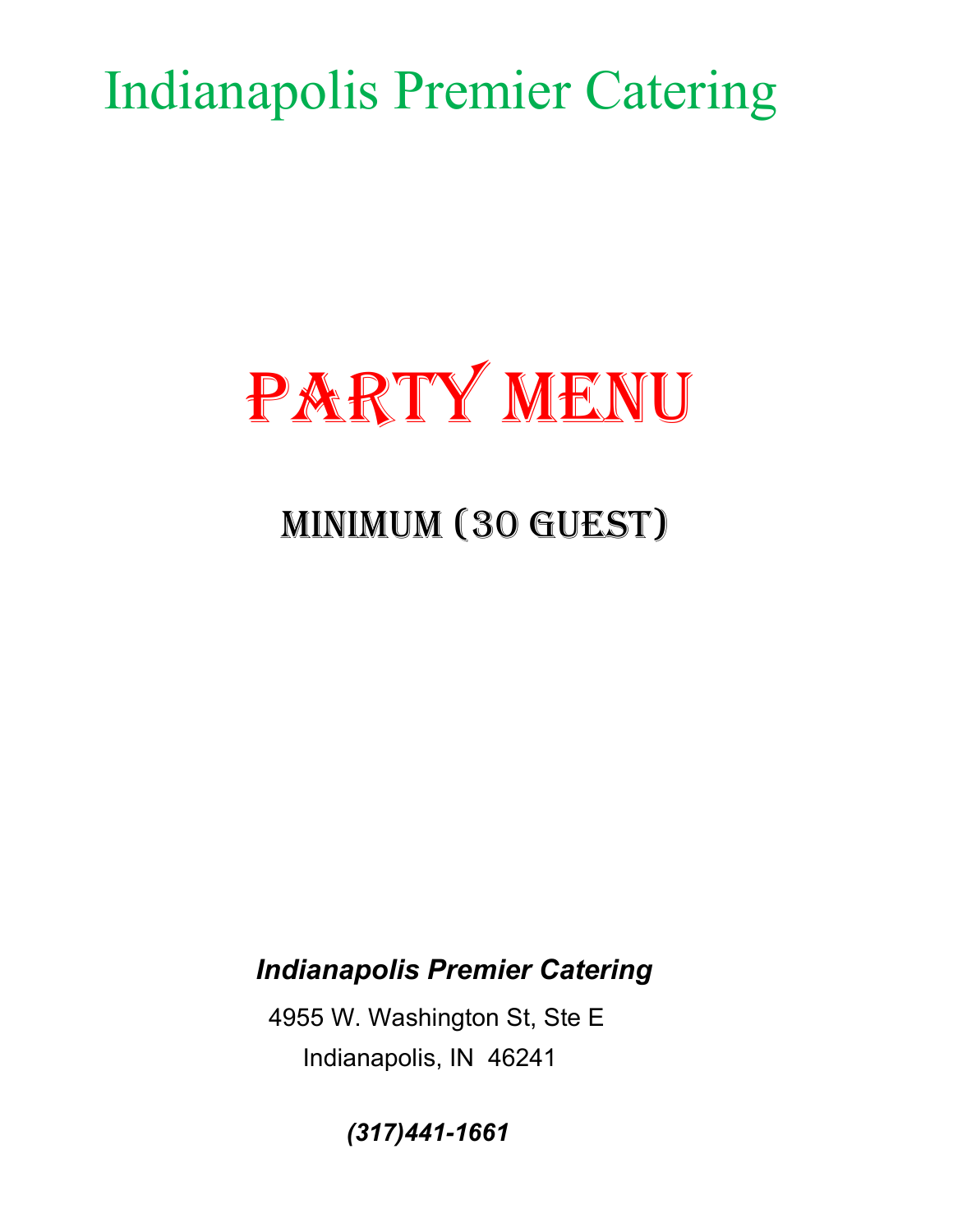| <b>Hors D'oeuvres Menu</b>      |                                  |                                  |                                  |  |
|---------------------------------|----------------------------------|----------------------------------|----------------------------------|--|
| Menu A                          | <b>Menu B</b>                    | <b>Menu C</b>                    | <b>Menu</b> D                    |  |
| <b>Choose Any Three Items</b>   | <b>Choose Any Four Items</b>     | <b>Choose Any Five Items</b>     | <b>Choose Any Five Items</b>     |  |
| Fresh Fruit Tray                | Fresh Fruit Tray                 | Fresh Fruit Tray                 | Fresh Fruit Tray                 |  |
| Fresh Vegetable Tray with Dip   | Fresh Vegetable Tray with Dip    | Fresh Vegetable Tray with Dip    | Fresh Vegetable Tray with Dip    |  |
| Assorted Cheese & Crackers Tray | Assorted Cheese & Crackers Tray  | Assorted Cheese & Crackers Tray  | Assorted Cheese & Crackers Tray  |  |
| <b>Barbecued Meatballs</b>      | <b>Barbecued Meatballs</b>       | <b>Barbecued Meatballs</b>       | <b>Barbecued Meatballs</b>       |  |
| <b>Swedish Meatballs</b>        | <b>Swedish Meatballs</b>         | Swedish Meatballs                | lSwedish Meatballs               |  |
| <b>Spicy Meatballs</b>          | <b>Spicy Meatballs</b>           | <b>Spicy Meatballs</b>           | Spicy Meatballs                  |  |
| Deviled Egg                     | Deviled Egg                      | Deviled Egg                      | Deviled Egg                      |  |
| Chips & Fresh Made Salsa        | Chips & Fresh Made Salsa         | Chips & Fresh Made Salsa         | Chips & Fresh Made Salsa         |  |
| Chips & Guacamole               | Chips & Guacamole                | Chips & Guacamole                | Chips & Guacamole                |  |
| Spinach Dip with Tortilla Chips | Spinach Dip with Tortilla Chips  | Spinach Dip with Tortilla Chips  | Spinach Dip with Tortilla Chips  |  |
| Pita Chips & Hummus             | Pita Chips & Hummus              | Pita Chips & Hummus              | Pita Chips & Hummus              |  |
| <b>Balsamic Bruschetta</b>      | <b>Balsamic Bruschetta</b>       | Balsamic Bruschetta              | <b>Balsamic Bruschetta</b>       |  |
|                                 | Mini BBQ Pull Chicken Croissants | Mini BBQ Pull Chicken Croissants | Mini BBQ Pull Chicken Croissants |  |
|                                 | Mini Chicken Salad Croissants    | Mini Chicken Salad Croissants    | Mini Chicken Salad Croissants    |  |
|                                 | <b>Cheese Quesadillas</b>        | <b>Cheese Quesadillas</b>        | <b>Cheese Quesadillas</b>        |  |
|                                 | <b>Chicken Quesadillas</b>       | <b>Chicken Quesadillas</b>       | Chicken Quesadillas              |  |
|                                 | Meat & Cheese Tray               | Meat & Cheese Tray               | Meat & Cheese Tray               |  |
|                                 | Pasta Salad                      | Pasta Salad                      | Pasta Salad                      |  |
|                                 | Santa Fe Pinwheels               | Santa Fe Pinwheels               | Santa Fe Pinwheels               |  |
|                                 | <b>Fried Chicken Wingettes</b>   | <b>Fried Chicken Wingettes</b>   | <b>Fried Chicken Wingettes</b>   |  |
|                                 |                                  | <b>Buffalo Chicken Wings</b>     | <b>Buffalo Chicken Wings</b>     |  |
|                                 |                                  | Honey Barbecued Chicken Wings    | Honey Barbecued Chicken Wings    |  |
|                                 |                                  | Shrimp Cocktail                  | Shrimp Cocktail                  |  |
|                                 |                                  | Carribbean Shrimp                | Carribbean Shrimp                |  |
|                                 |                                  | Cream Cheese Red Potato Bites    | Cream Cheese Red Potato Bites    |  |
|                                 |                                  | <b>Stuffed Mushrooms</b>         | <b>Stuffed Mushrooms</b>         |  |
|                                 |                                  |                                  | Mini Crab Cakes                  |  |
|                                 |                                  |                                  | Jumbo Shrimp Cocktail            |  |
|                                 |                                  |                                  | <b>Crab Stuff Mushrooms</b>      |  |
|                                 |                                  |                                  |                                  |  |
|                                 |                                  |                                  |                                  |  |

Price valid with Party Menu  $\blacksquare$ Price valid with Party Menu  $\blacksquare$ Price valid with Party Menu Price valid with Party Menu

\$5.00 Per Person \$6.00 Per Person \$6.50 Per Person \$7.50 Per Person

Please note : Due to the recent food cost increase on some items an additional surcharge may apply. However, we will give you a heads up beforehand.

### Indianapolis Premier Catering

### (317) 441-1661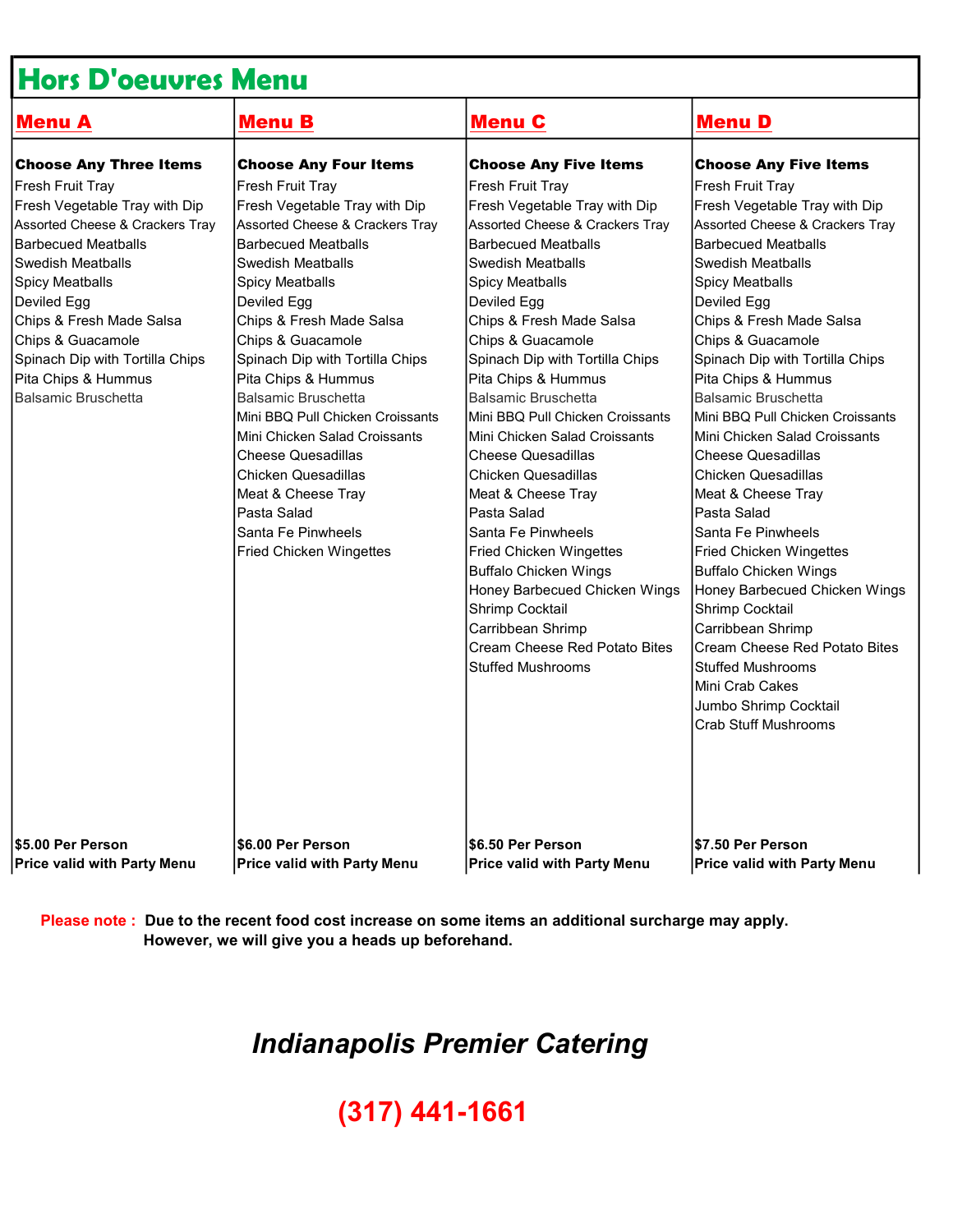### Party Menu

\$16.75 Adults \$18.75 Adults \$23.25 Adults \$30.25 Adults \$10.00 Children (ages 2-10) \$12.00 Children (ages 2-10) \$16.00 Children (ages 2-10) \$20.00 Children (ages 2-10)

Price Per Person Price Per Person Price Per Person Price Per Person

Choose Two Entrees Choose Two Entrees Choose Two Entrees Choose Two Entrees Meat Loaf **Italian Lasagna** Italian Lasagna **Italian Lasagna Italian Lasagna Indian Crab Legs Prime Rib - \$2.00 upcharge** Indian Lasagna Fried Chicken **Pot Roast - (Vegetables & Gravy)** Jumbo Fried Shrimp King Crab Legs- \$6.00 upcharge Herb Baked Chicken Roast Beef Shrimp Scampi Lobster Tail (Market Price) Baked Pork chops **Barbeque Pork/Beef Ribs** Smoked Salmon **Filet Mignon - \$5.00 upcharge** Baked Spaghetti with Meat/Cheese Barbeque Pork/Beef RibTips Italian Lasagna New York Strip - \$4.00 upcharge Teriyaki Chicken with Rice Pulled BBQ Chicken Pot Roast - (Vegetables & Gravy) Ribeye Steak - \$3.00 upcharge Fettuccine Chicken Alfredo Carved Turkey Breast Roast Beef Prime Rib - \$2.00 upcharge Smothered Chicken & Gravy Blackened Fish Barbeque Pork/Beef Ribs Jumbo Fried Shrimp Honey Smoked Ham **Lemon Peppered Fish Barbeque Pork/Beef RibTips** Shrimp Scampi Pulled BBQ Chicken **Baked Cod Baked Cod Pulled BBQ Chicken** Smoked Salmon Veggie Lasagna **Fried Fish - Catfish, Perch, or Whiting Carved Turkey Breast** Italian Lasagna Baked Ziti Chicken Parmesan Baked Cod Barbeque Pork/Beef Ribs Meat Loaf **Fried Fish - Catfish, Perch, or Whiting Barbeque Pork/Beef RibTips** Fried Chicken **Turkey & Dressing Pulled BBQ Chicken Pulled BBQ Chicken** Herb Baked Chicken **Beef Burgundy Carved Turkey Breast** Baked Pork chops **Chicken Parmesan** Blackened Fish Baked Spaghetti with Meat/Cheese Meat Loaf Lemon Peppered Fish Fettuccine Shrimp Alfredo **Fried Chicken** Baked Cod Fettuccine Chicken Alfredo **Baked Pork chops** Turkey & Dressing Smothered Chicken & Gravy **Baked Spaghetti with Meat/Cheese Burgundy** Honey Smoked Ham Fettuccine Shrimp Alfredo Chicken Parmesan Pulled BBQ Chicken **Teriyaki Chicken with Rice** Meat Loaf Veggie Lasagna **Fettuccine Chicken Alfredo** Fried Chicken Fettuccine Alfredo Smothered Chicken & Gravy Herb Baked Chicken Veggie Baked Spaghetti **Honey Smoked Ham** Baked Pork chops Veggie Lasagna **Fettuccine Shrimp Alfredo** Fettuccine Alfredo **Teriyaki Chicken with Rice** Veggie Baked Spaghetti Fettuccine Chicken Alfredo Baked Ziti **Smothered Chicken & Gravy** 

### Menu B Menu C Menu D

Fettuccine Alfredo **Turkey & Dressing Blackened Fish** Pot Roast - (Vegetables & Gravy) Teriyaki Chicken with Rice Herb Baked Chicken Fried Fish - Catfish, Perch, or Whiting Baked Ziti **Pulled BBQ Chicken** Baked Spaghetti with Meat/Cheese Honey Smoked Ham Pulled BBQ Chicken Veggie Lasagna Fettuccine Alfredo Veggie Baked Spaghetti Baked Ziti

 Please note : Due to the recent food cost increase on some items an additional surcharge may apply. However, we will give you a heads up beforehand.